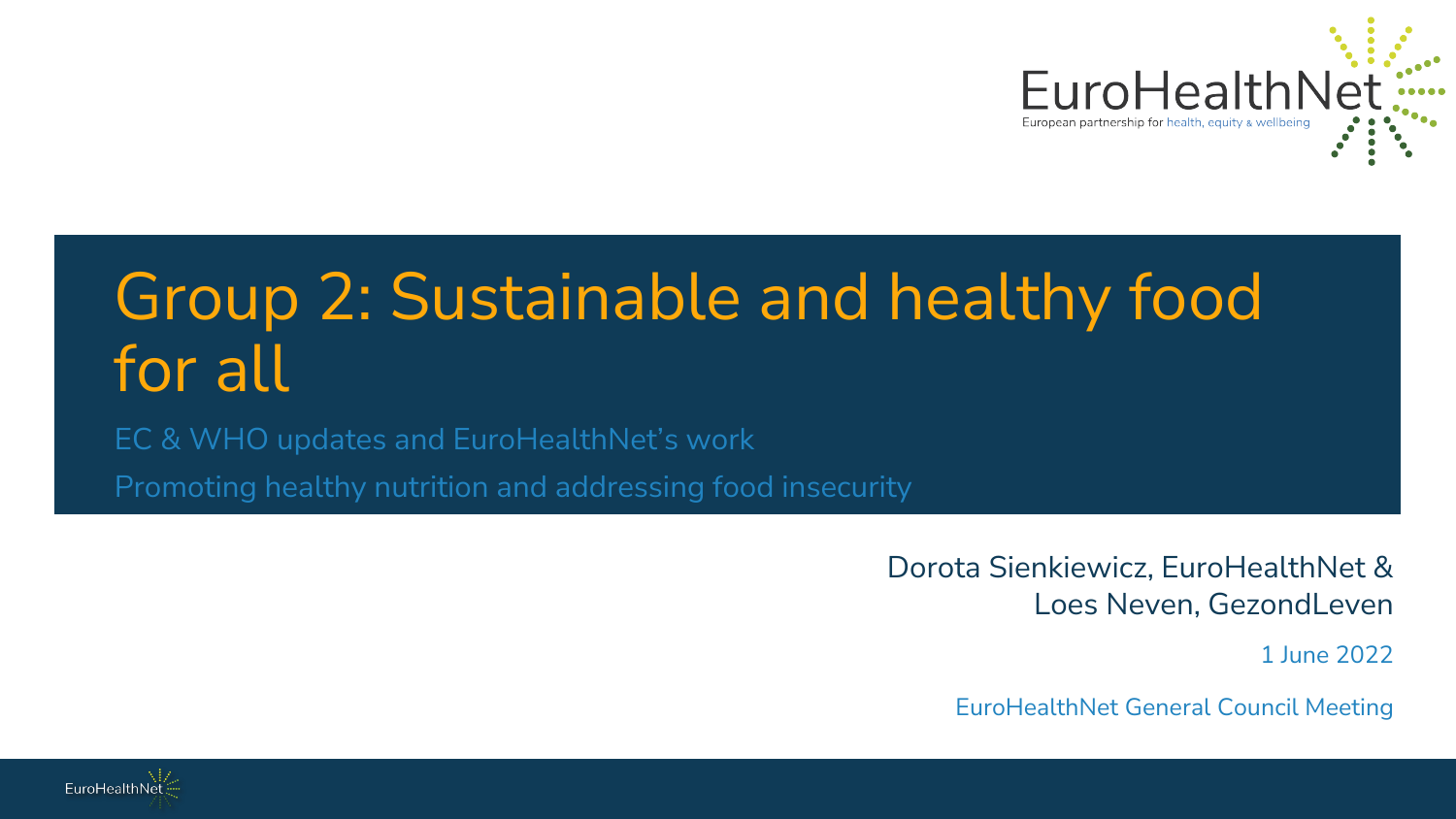### **EC & WHO updates and EuroHealthNet's work**

*5 minutes introduction by Dorota*

#### **EU level:**

- **EU Farm to Fork Strategy (Sust. Food Systems, Food/Green Labelling, EU school F&V scheme)**
- **EU Child Guarantee & school-based programmes**
- **NCDs Healthier Together (health determinants strand)**
- **EU Beating Cancer Plan (EU Childhood Obesity AP, AVMSD implementation, fiscal measures & pricing policy)**

#### **JA Best-ReMaP:**

- **Advertsing & Marketing**
- **Food Reformulation**
- **Public Procurement**
- **Sustainable Food Systems Indicator into the European Semester**

**HE-funded project FEAST kick off mid-2022**

#### **WHO Europe/HQ:**

- **European Obesity Progress Report 2022**
- **Digital Food Environments**
- **SSB and food taxes/fiscal incentives**
- **Commercial Determinants of Health**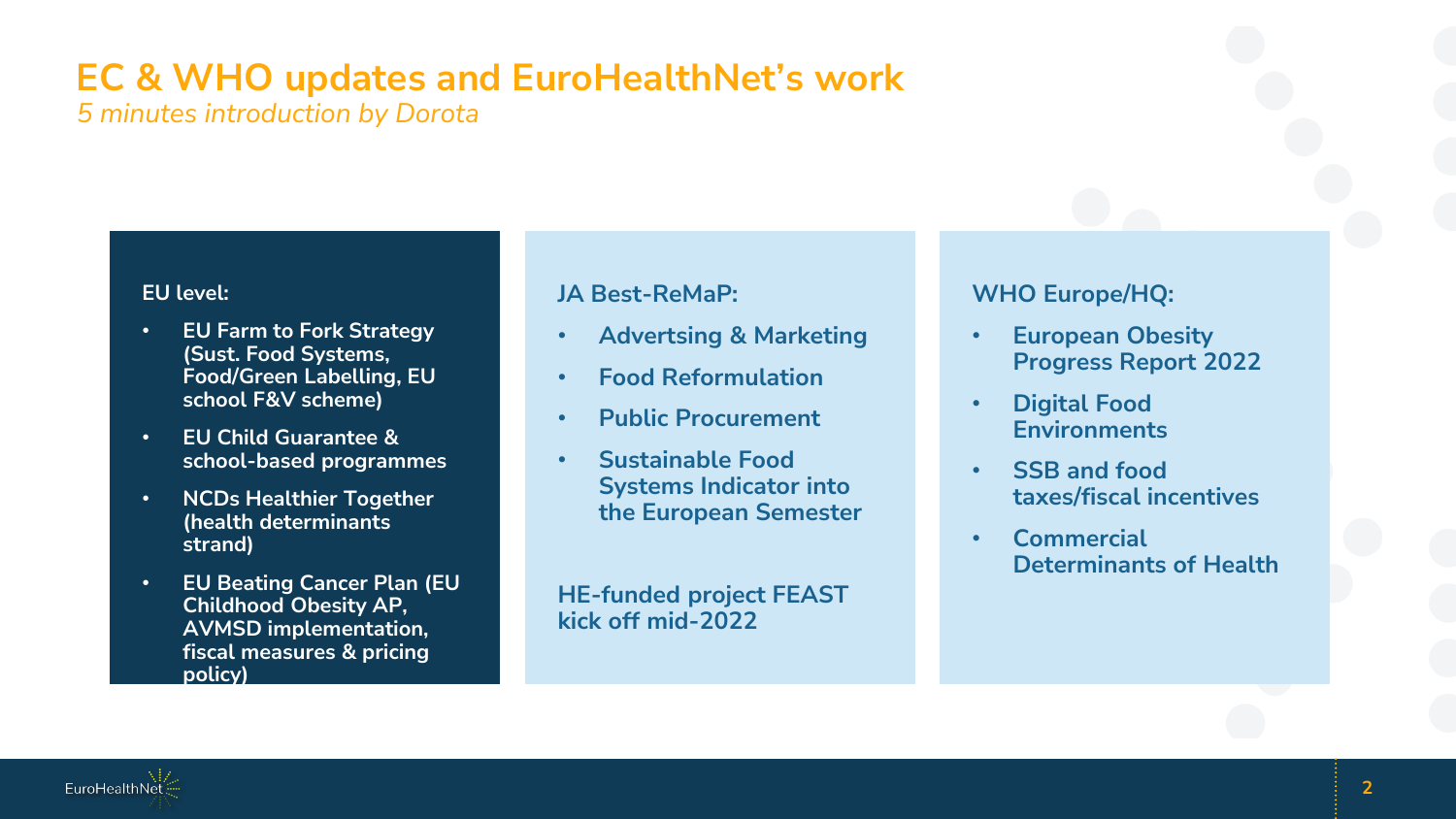### **Promoting healthy nutrition and addressing food insecurity**

*5 minutes introduction by Loes*

#### **Integration of sustainability in FBDG**

**FOOD TRIANGLE TRI** 



**→ Synergy at EU level? Together with EPHNA & WHO Europe**

#### **Create a healthier food environment**

- **Increase & promote healthy options**
- **Lower # unhealthy food outlets around schools, in low income neighbourhoods…**

 $→$  **Limited legal authority for local gvt due to EU Services directive** 

#### **Fight against food insecurity**

- **Research and strategies on affordability of food**
- **Improve supply in food banks & other social food provision**
- **Promote (free) school meals**

 $→$  **Extend EU school fruit. veg & milk programme?**

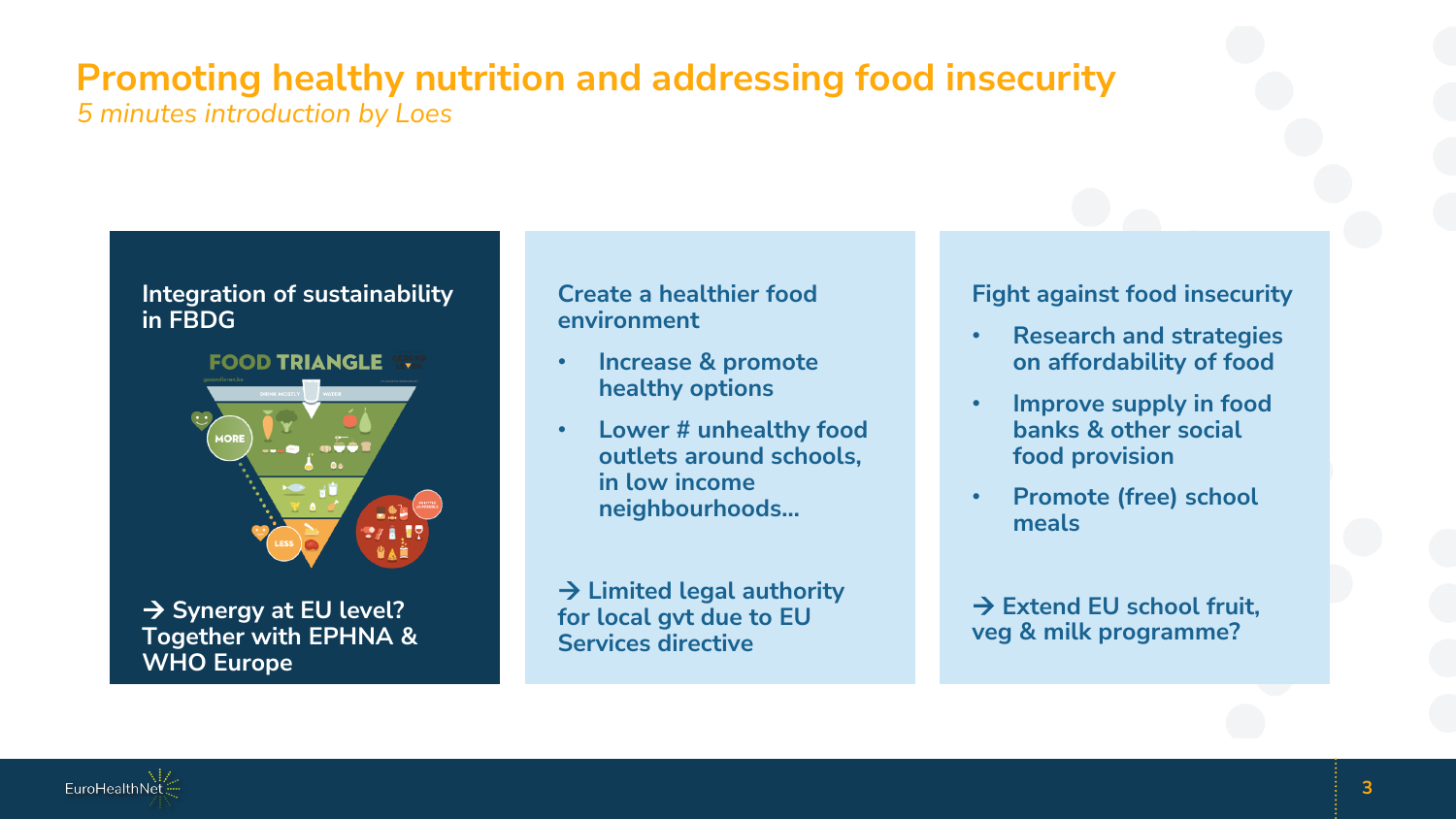### **Guided group discussion: members' exchange**

**1. What do you think you could contribute to this area of our joint work? (members' examples)**

**2. How can we move on in this field & which issues here do you consider a priority? (access, affordability, sustainability)**

**3. What support do you need to move forward and be able to link EU/WHO initiatives with your daily work?**